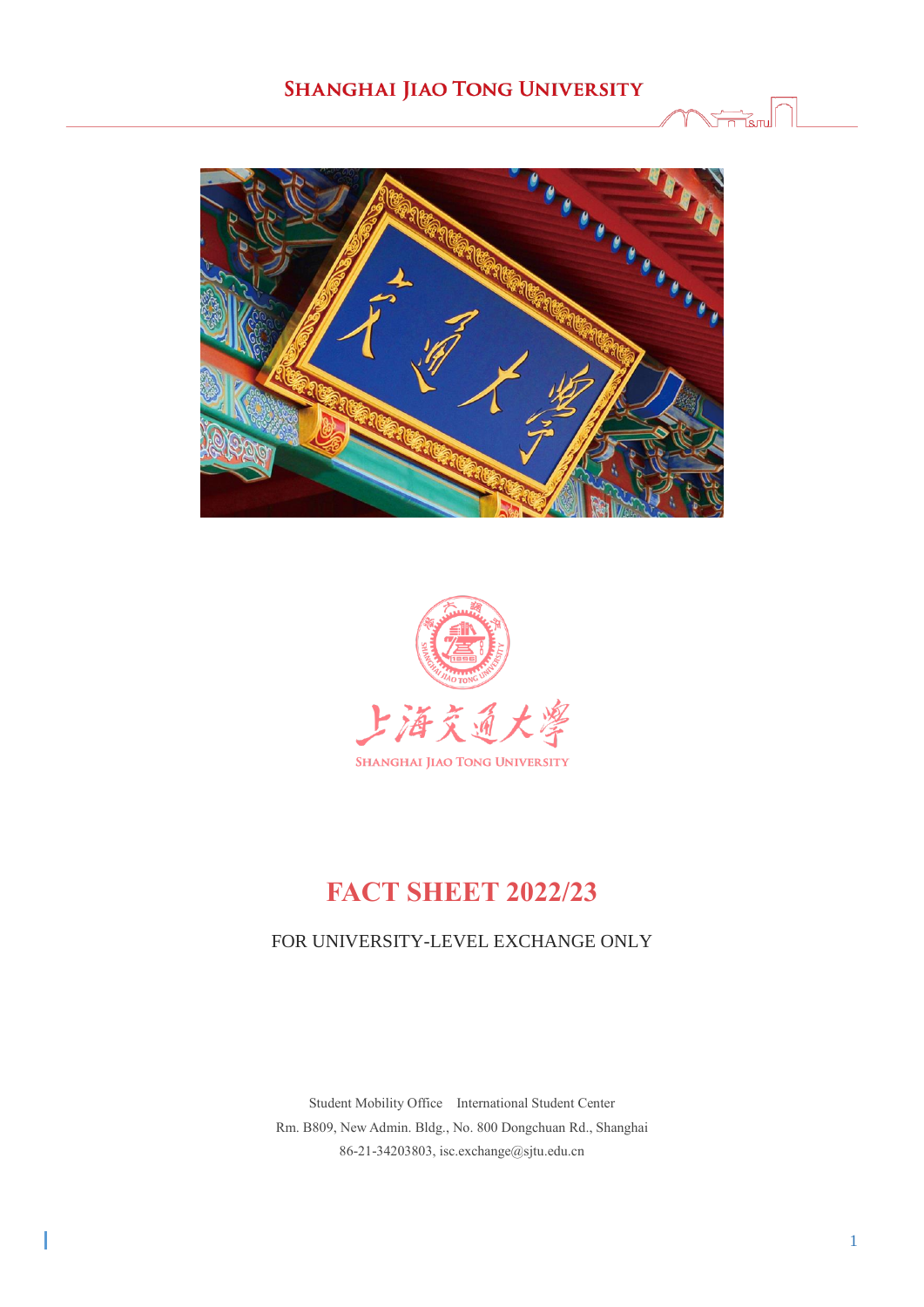## **ACADEMIC CALENDAR**

| Autumn Semester        | September 5, 2022 – January 8, 2023 |
|------------------------|-------------------------------------|
| <b>Spring Semester</b> | February 20, 2023 – June 25, 2023   |

## **NOMINATION & APPLICATION**

#### **Eligibility**

- a) A minimum GPA of 3.0 on a 4.0 scale;
- b) HSK 5 at least for attending the Chinese Taught Course (Original test certificate required);
- c) IELTS 6.0 or TOEFL 90 for attending English Taught Courses (Original test certificate not required. No requirement for native speakers);
- d) Must be a full-time, matriculated student in one of SJTU's exchange partner institutions;
- e) Have completed at least two semesters of study at home university to commencing the exchange period;
- f) Non-Chinese citizen.

#### **Nomination & Application Procedure**

- a) A login password to the Online Application Portal will be provided to the coordinators of partner institutions;
- b) Exchange coordinators shall fill in nominees' information accordingly;
- c) Upon successful nomination, students will receive a link to the Online Application Portal via email;
- d) Nominated students should log in to the system and apply before the application deadline;
- e) Once the application is approved, both students and exchange coordinators will also get the results via email.

### **Documents for application**

- a) Bio-page of passport (Please ensure you're your passport is valid for at least 6 months from the commencement of your exchange at SJTU);
- b) Resume;
- c) Latest transcript from home university;
- d) A recommendation or Nomination letter from home university;
- e) Study plan;
- f) Passport-size photo;
- g) Language proficiency certificate (if applicable).



#### **Application Deadline**

There's no deadline for the nomination but we do have a deadline for the application.

Fall (September to January): April 15<sup>th</sup>

Spring (February to June): November 15th

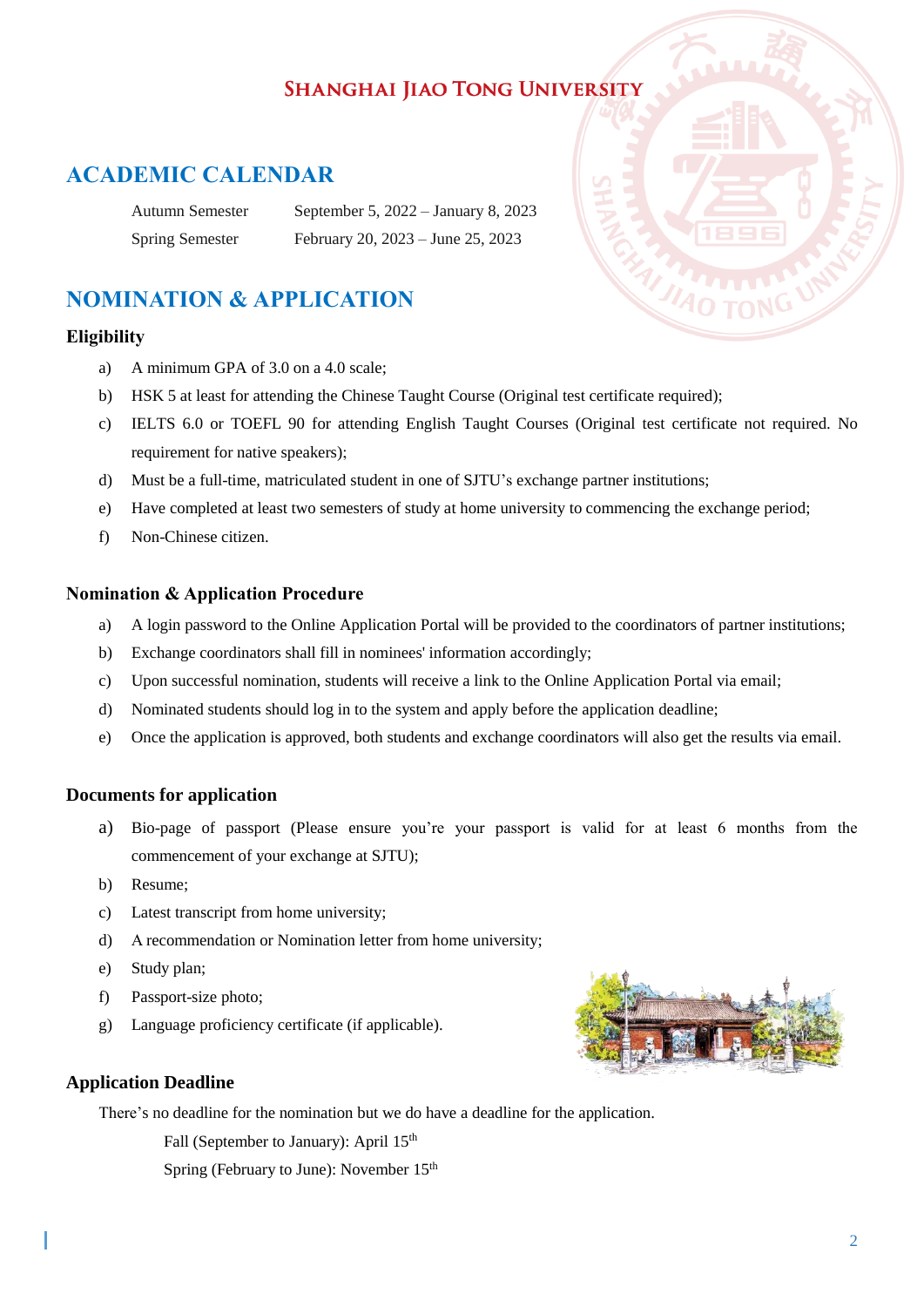### **PROGRAMS & COURSES**

There are 30 schools/departments at SJTU. Most of them are open to university-level exchange students. Students could take programs in different schools/departments, including China-UK Low Carbon College, USC-SJTU Institute of Cultural and Creative Industry, University of Michigan-SJTU Joint Institute, SJTU-Paris Elite Institute of Technology and etc.

#### **Restricted Programs and Courses**

The programs below are not available to university-level exchange students:

- a) All courses from School of Medicine and Shanghai Advanced Institute of Finance;
- b) Graduate Programs offered by Antai College of Economics & Management;
- c) Undergraduate courses are not available for Graduate students;
- d) English-taught courses in the KoGuan Law School and School of International and Public Affairs are offered only for graduate exchange students;
- e) Please be noted that not all of the graduate courses are available to undergraduate exchange students.

The course catalog can be found at this [link.](https://isc.sjtu.edu.cn/ueditor/net/upload/2020-11-23/1295a317-784a-4fd6-b1e2-d274d7c0168b.zip) You may use this course catalog to plan your studies and course match. The final list of courses for AY2022-2023 Semester 1 and 2 will be available from September 2022 and February 2023 respectively. For more information about majors and courses, please consult with the enrolled school/department.

## **ADMISSION RESULTS**

If you are successful in your application, you will receive the Welcome email together with more details about study at SJTU. In mid-May or mid-December, exchange coordinators of partner universities will receive the admission package, which includes:

- a) Welcome letter;
- b) Admission notice;
- c) Visa application for study in China;
- d) On-campus and off-campus accommodation introduction;
- e) Notice on the Insurance Purchase.

## **PREPARATION BEFORE ARRIVAL**

#### **Visa application**

All students are required to apply for Student Visa (X visa) at the Chinese Embassy or Consulate in your country with their passport, admission notice and visa application for study in China. Due to the pandemic situation, the application for student visa might be suspended. Please contact the local Embassy or Consulate for more information. **Work permit: No**

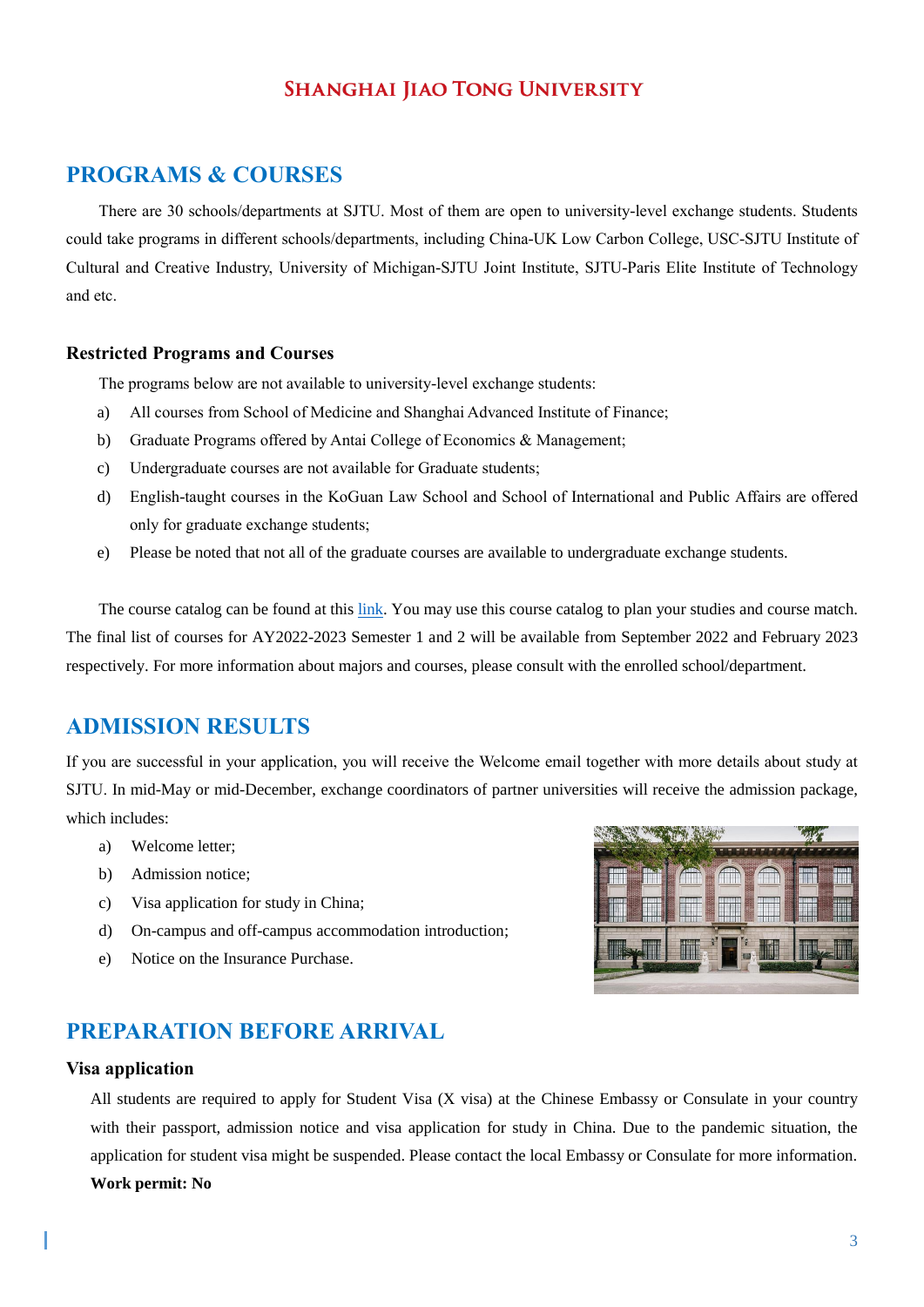#### **Insurance**

All students with study duration of over 2 months should purchase the Group Comprehensive Insurance in Mainland China. Students with full scholarships may be excluded.

| Name of the insurance | Comprehensive Insurance & Protection Scheme for<br>Foreigners Staying in China |
|-----------------------|--------------------------------------------------------------------------------|
| Company               | Ping An Annuity Insurance Company, Ltd.                                        |
| Website               | www.lxbx.net                                                                   |
| Premium               | 400 RMB for a half year, 800 RMB for one year                                  |

Detailed information can be found in the admission package or available at www.lxbx.net.

#### **Accommodation**

- a) Both the Xuhui campus and Minhang campus provide on-campus dormitories. Students are requested to make a reservation in the online system. Due to the limited number of dormitories, on-campus accommodation is not guaranteed. Most of the exchange students need to arrange their off-campus accommodation by themselves. Regarding the detailed information, please refer to th[e link.](http://isc.sjtu.edu.cn/EN/content.aspx?info_lb=260&flag=3)
- b) Students may refer to the Information on the Off-Campus Accommodation, in case of failure to reserve an on-campus room. If you plan to live off-campus by renting your apartment, you may first consult housing agencies. In the neighborhood of the Xuhui campus, the average rent for one-room lodging is 3,000 RMB per month. While around Minhang campus, the average rent will be around 2,000 RMB per month.

#### **Estimated Costs**

The average cost of living: 2,500 RMB /month; Food: 1,500 RMB /month at university canteen; Health insurance: 400 RMB for a half year, 800 RMB for one year.



## **ACADEMIC TRANSCRIPTS**

Upon completion of the exchange program, electronic transcripts will be sent to the exchange coordinators of the home universities by the beginning of the following semester after the exchange. If you need the hard copy for retention, please send a request to the Student Mobility Office before leaving.

| Exchange period | Transcripts will be sent on |  |
|-----------------|-----------------------------|--|
| Fall semester   | March or April              |  |
| Spring semester | September or October        |  |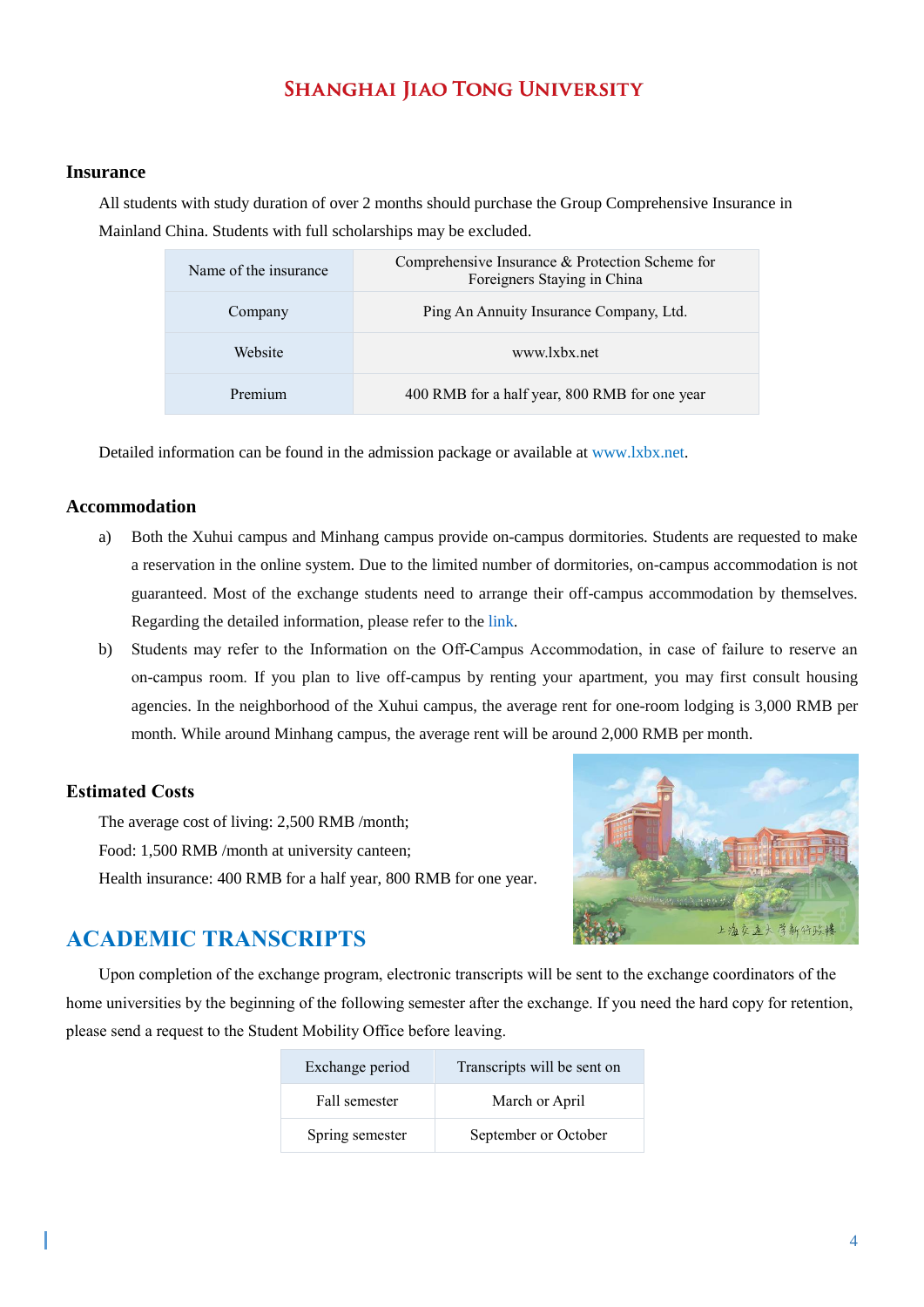# **CONTACTS**

| <b>Student Mobility Office</b>                  |                                            | isc.exchange@sjtu.edu.cn |
|-------------------------------------------------|--------------------------------------------|--------------------------|
| Antai College of Economics and Management       | SUN Jingji (Undergraduate<br>Exchange)     | sunjingji@sjtu.edu.cn    |
|                                                 | <b>XIONG Manwen</b> (Graduate<br>Exchange) | xiongmanwen@sjtu.edu.cn  |
| School of Humanities                            | <b>ZHANG Yihan</b>                         | yihanzhang@sjtu.edu.cn   |
| <b>International Chinese Education Center</b>   | XIAO Wei                                   | xwhelen@sjtu.edu.cn      |
| KoGuan School of Law                            | ZHOU Xinyu (English)                       | zxy0210xx@sjtu.edu.cn    |
|                                                 | YUAN Ye (Chinese)                          | yyuan@sjtu.edu.cn        |
| School of Aeronautics and Astronautics          | GAO Shan                                   | gaoshan3@sjtu.edu.cn     |
| School of Agriculture and Biology               | WANG Zhihao                                | lisawang@sjtu.edu.cn     |
|                                                 | <b>WANG Hanqun</b>                         | hanqun.w@sjtu.edu.cn     |
| School of Biomedical Engineering                | <b>SHANGLi</b>                             | shangli@sjtu.edu.cn      |
| School of Chemistry and Chemical Engineering    | <b>HU</b> Xiaoke                           | huxkchn@sjtu.edu.cn      |
| School of Design                                | <b>CHEN Siyi</b>                           | siyichen@sjtu.edu.cn     |
| School of Electronic Information and Electrical | XU Liting (Undergraduate Exchange)         | xulitingcs@sjtu.edu.cn   |
| Engineering                                     | CHEN Yan (Graduate Exchange)               | ychen12@sjtu.edu.cn      |
| School of Environmental Science and Engineering | <b>BAO</b> ChenJing                        | baochenjing@sjtu.edu.cn  |
| School of Foreign Languages                     | <b>ZHANG Yiheng</b>                        | caseyforever@126.com     |
| School of International and Public Affairs      | LI Sai                                     | saili1@sjtu.edu.cn       |
| School of Life Sciences and Biotechnology       | TAN Jing                                   | tanjing@sjtu.edu.cn      |
| School of Materials Science and Engineering     | HUANG Wensha                               | wshuang@sjtu.edu.cn      |
| School of Mathematical Sciences                 | CHENG Yue (Undergraduate<br>Exchange)      | yue.cheng@sjtu.edu.cn    |
|                                                 | HAN Hai Lihan (Graduate Exchange)          | h.han5@sjtu.edu.cn       |
| School of Mechanical Engineering                | XU Yixin                                   | xuyixin@sjtu.edu.cn      |
|                                                 | ZHAO Zhiyi                                 | zhao_zhiyi@sjtu.edu.cn   |
| School of Media and Communication               | <b>ZHANG</b> Lutong                        | zhanglutong@sjtu.edu.cn  |